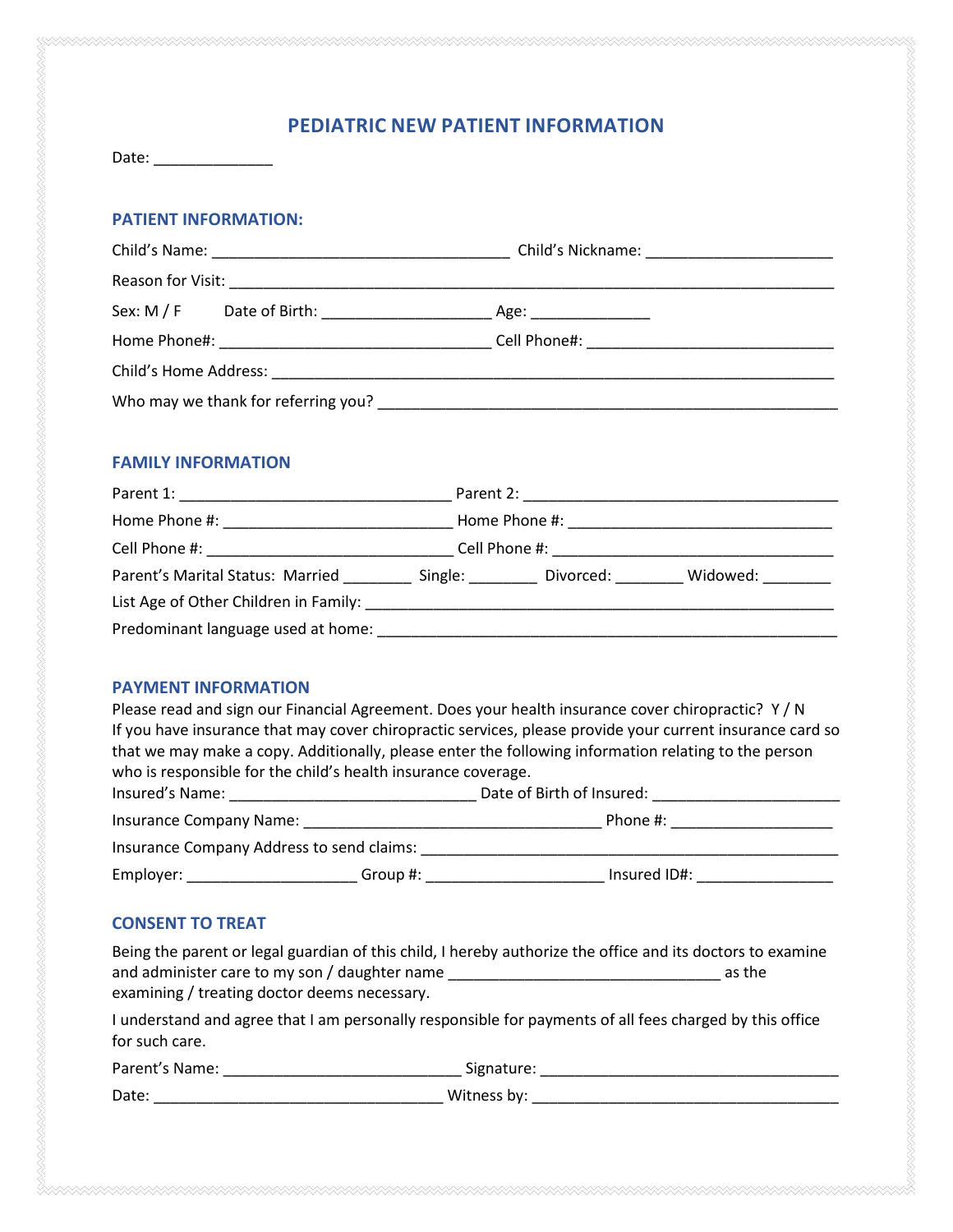# **PREGNANCY HISTORY**

| Today's Date:                        |                                |      |
|--------------------------------------|--------------------------------|------|
| Child's Name:                        | Sex: $M / F$ Date of Birth:    | Age: |
| Mother's Name:                       | How many children do you have? |      |
| What was the term of your pregnancy? | Weeks                          |      |

# **DURING YOUR PREGNANCY, DI YOU HAVE ANY OF THE FOLLOWING?**

|                          | Yes | No |  |
|--------------------------|-----|----|--|
| Falls?                   |     |    |  |
| Motor Vehicle Accidents? |     |    |  |
| Near-Miss MVA            |     |    |  |
| High B/P?                |     |    |  |
| Diabetes?                |     |    |  |
| Anemia?                  |     |    |  |
| <b>Morning Sickness?</b> |     |    |  |
| Indigestion?             |     |    |  |
| Seizures?                |     |    |  |
| Swollen Ankles?          |     |    |  |
| Thyroid Problems?        |     |    |  |
| Heart Problems?          |     |    |  |
| <b>Back Pain?</b>        |     |    |  |
| Abnormal Bleeding?       |     |    |  |
| Were you hospitalized?   |     |    |  |
| Any other Illnesses?     |     |    |  |
| Had DTAP Vaccine?        |     |    |  |
| Had Flu Shot?            |     |    |  |
| How Many Ultrasounds?    |     |    |  |

# **DURING YOUR PREGNANCY, DID YOU USE ANY OF THE FOLLOWING?**

|                            | Yes | No. |  |
|----------------------------|-----|-----|--|
| Tobacco?                   |     |     |  |
| Alcohol?                   |     |     |  |
| Prescription Drugs?        |     |     |  |
| Over-The-Counter Meds?     |     |     |  |
| <b>Recreational Drugs?</b> |     |     |  |
|                            |     |     |  |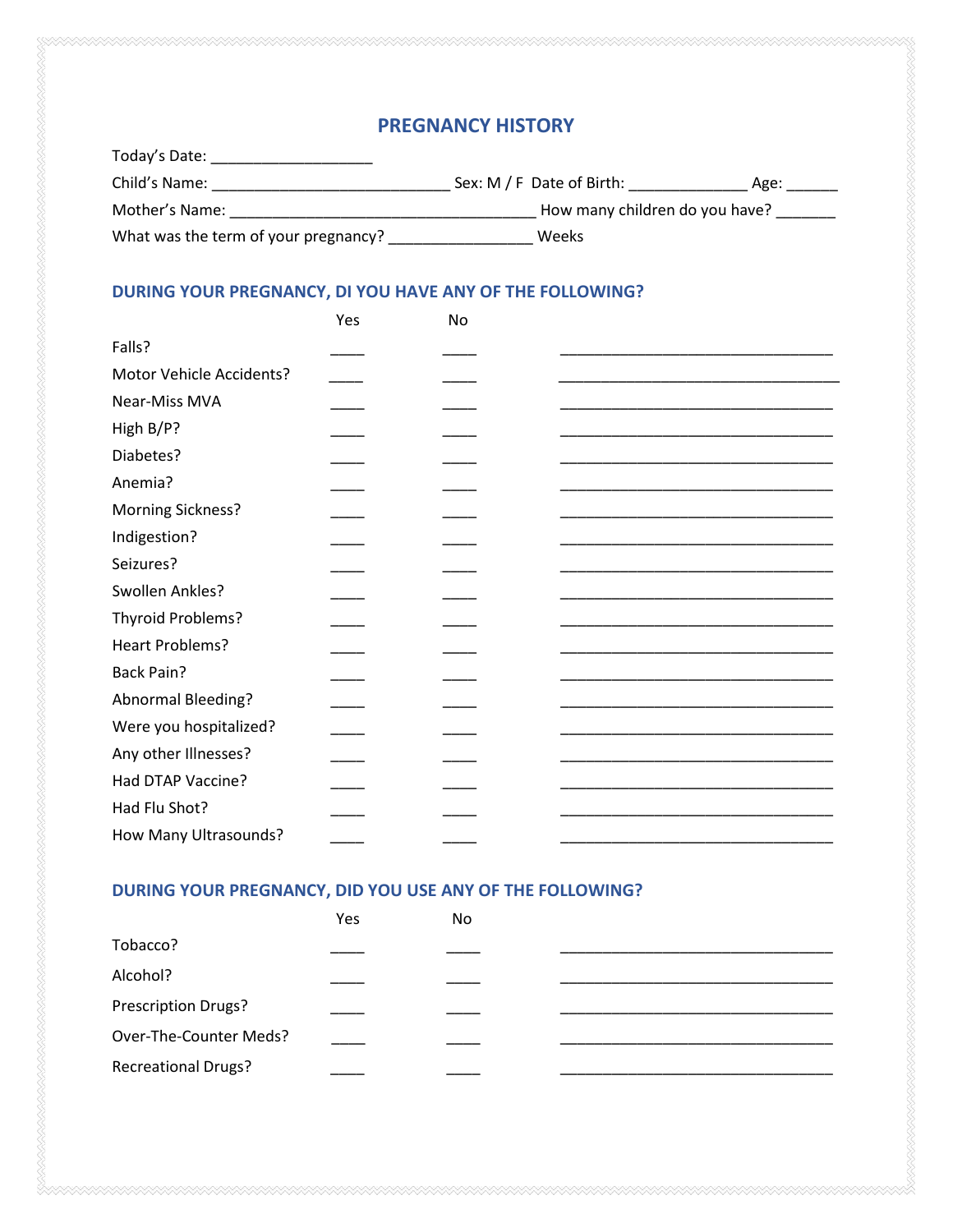# **BIRTH HISTORY**

| Today's Date: _____________________________                                                           |     |    |       |
|-------------------------------------------------------------------------------------------------------|-----|----|-------|
|                                                                                                       |     |    |       |
| <b>LABOR AND DELIVERY</b>                                                                             |     |    |       |
| How long was the labor from the regular contractions to the birth? ______________ hours               |     |    |       |
| How long was the (pushing phase) of the labor? _________________________________                      |     |    | hours |
|                                                                                                       | Yes | No |       |
| <b>Hospital Birth</b>                                                                                 |     |    |       |
| Home Birth                                                                                            |     |    |       |
| Midwife Assisted                                                                                      |     |    |       |
| Vaginal Delivery                                                                                      |     |    |       |
| <b>Planned C-Section</b>                                                                              |     |    |       |
| <b>Emergency C-Section</b>                                                                            |     |    |       |
| Was Birth Induced (Pitocin)                                                                           |     |    |       |
| <b>Forceps Extraction</b>                                                                             |     |    |       |
| <b>Vacuum Extraction</b>                                                                              |     |    |       |
| Anesthesia Administered                                                                               |     |    |       |
| <b>Fetal Distress</b>                                                                                 |     |    |       |
| <b>Meconium Staining</b>                                                                              |     |    |       |
| Cord Wrapped Around Neck                                                                              |     |    |       |
| <b>Head Presentation</b>                                                                              |     |    |       |
| <b>Face Presentation</b>                                                                              |     |    |       |
| <b>Breech Presentation</b>                                                                            |     |    |       |
| <b>BABY'S CONDITION IMMEDIATELY AFTER BIRTH</b>                                                       |     |    |       |
| Apgar Scores: At 1 Minute ____/10 At 5 Minutes _____/10                                               |     |    |       |
| Baby's Crying Baby Cried Immediately After Birth _ Cried Strongly _ Weak Cry _ Didn't Cry for _ Mins. |     |    |       |
| Baby's Color Pink All Over _____ Blue Face _____ Blue Hands/Feet ____                                 |     |    |       |
| Baby's Activity Arms and Legs Actively Moving ______ Floppy Baby _____                                |     |    |       |
| Intensive Care Was Required _____ Days in Neonatal Intensive Care Unit                                |     |    |       |
|                                                                                                       |     |    |       |
| Birth Weight _______ lbs./kg      Birth Length ________ ins/cms     Baby Home on Day ___              |     |    |       |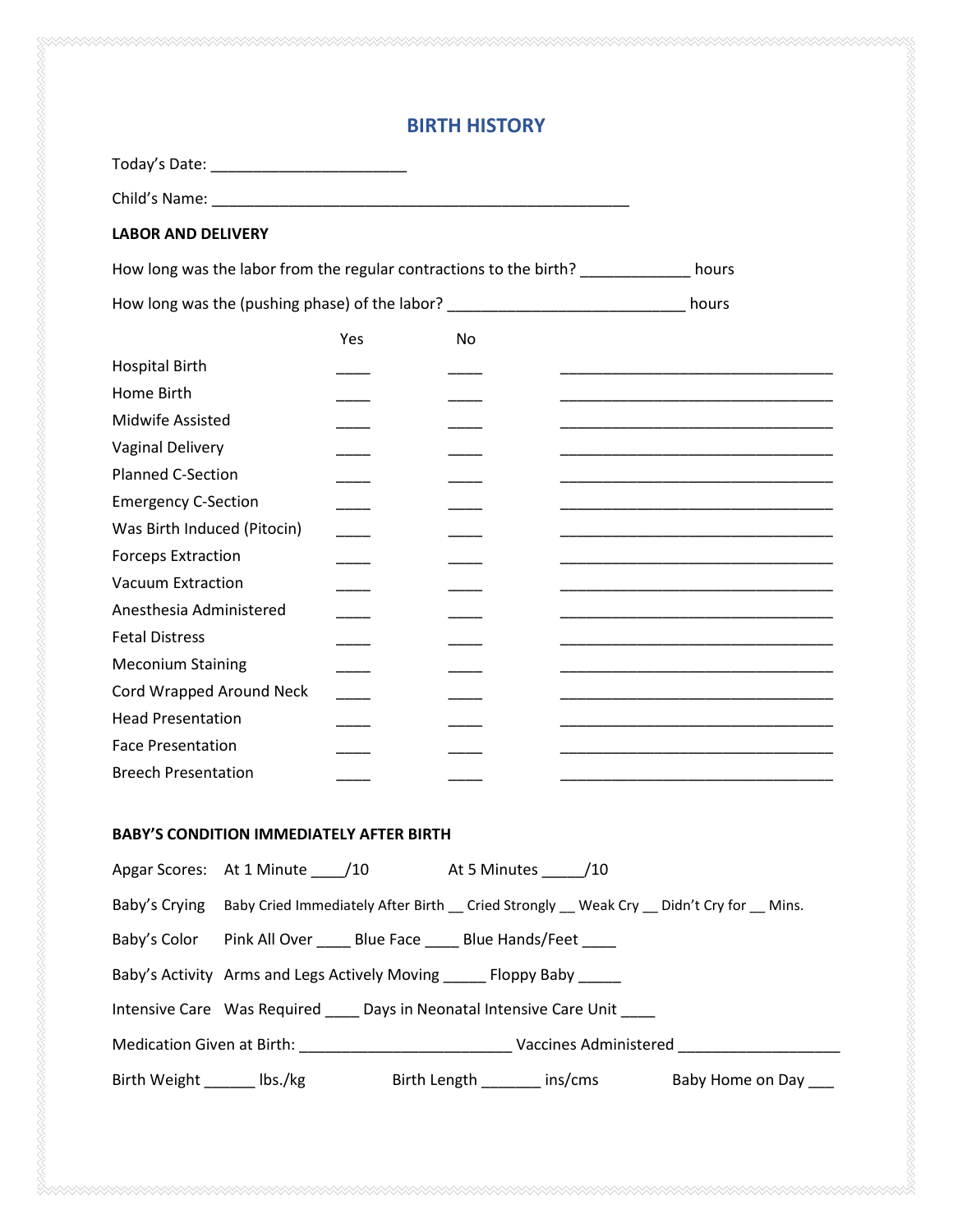## **DEVELOPMENTAL MILESTONES**

Today's Date: \_\_\_\_\_\_\_\_\_\_\_\_\_\_\_\_\_\_\_\_\_\_\_\_\_\_

Child's Name: \_\_\_\_\_\_\_\_\_\_\_\_\_\_\_\_\_\_\_\_\_\_\_\_\_\_\_\_\_\_\_\_\_ Sex: M / F DOB: \_\_\_\_\_\_\_\_\_\_\_\_ Age: \_\_\_\_

Please Indicate the most complex skill that your child can perform in each section In each section, the tasks are arranged in order of increasing developmental age.

#### **GROSS MOTOR SKILLS FINE MOTOR SKILLS**

- **\_\_\_** Able to hold head up from the table momentarily \_\_ Primitive grasp reflex present
- \_\_\_ Head and shoulder can be supported by the forearms \_\_\_ Holds and shakes a rattle placed in the hand
- Infant can be pulled up into a sitting position by the hands \_\_\_\_\_\_\_\_\_\_\_\_\_\_\_\_\_\_Grasps objects independently
- 
- exteed and shoulders can be supported by the arms **we are all assets the Self-Feeding**, can hold and eat a cookie
- 
- 
- 
- \_\_\_ Walks with someone holding onto one hand \_\_\_ Turns pages of a book one at a time
- 
- 
- Negotiates stairs placing 2 feet on each step
- \_\_\_ Climbs stairs using one foot on each step **COMMUNICATION SKILLS**
- \_\_\_ Walks down stairs with one foot on each step \_\_\_ Makes cooing sounds
- \_\_\_ Hops on one foot \_\_\_ Laughs

- 
- \_\_\_ Reaches for familiar objects
- 
- 
- \_\_\_ Clearly shows joy and pleasure \_\_\_ Feeds from cup unassisted
- 
- 
- Understands yes and no **Exercise 2** and no **Copies a circle** and  $\alpha$  Copies a circle

- 
- 
- 
- Sits unsupported in the upright position example and the other control of the other states of the other states of the other control of the other states of the other control of the other control of the other control of the
	-
- Let Rolls from prone to supine position the mouth the mouth and the mouth control of the mouth of  $\sim$  Checks objects by placing them in the mouth
- \_\_\_ Crawls \_\_\_ Picks up object with thumb and index finger
- Let Sands holding onto furniture and the same state of the same of the Sands of a book at a time of  $\sim$  Turns 2 to 3 pages of a book at a time
	-
- \_\_ Walks unassisted **being a to a set of the set of the set of the set of the set of the set of the set of the set of the set of the set of the set of the set of the set of the set of the set of the set of the set of the s**
- \_\_\_ Runs \_\_\_ Builds at tower containing at least 10 blocks

- 
- 
- Uses one syllable words such as "da"
- \_\_\_ Uses 2 syllable words such as "dada"
- **SOCIAL SKILLS SOCIAL SKILLS Letter COLLECT 2** Uses 2 to 3-word vocabulary
	- examples the state of the state of the state of the state of the state of the Uses 2 to 3-word phrases of the state of the state of the state of the state of the state of the state of the state of the state of the state of

#### **Plays with hands ADAPTIVE SKILLS**

- \_\_\_ Plays with feet \_\_\_ Holds own bottle
	-
- \_\_\_ Feeds self with fingers \_\_\_ Feeds self with utensils
- \_\_\_ Plays peek-a-boo \_\_\_ Able to identify and match some colors
	-
	- \_\_\_ Copies a cross